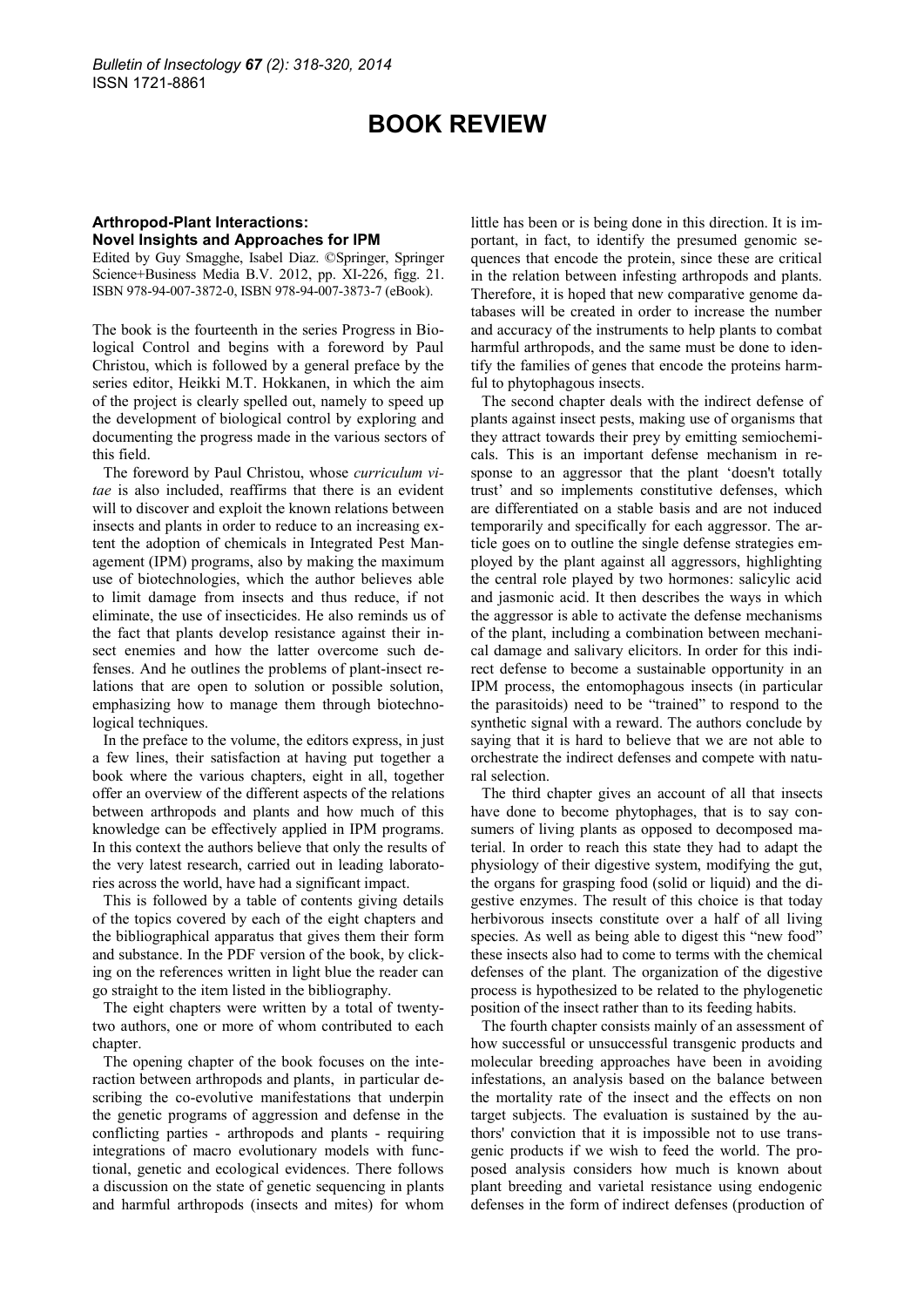volatile organic compounds), the detoxification of potentially toxic secondary metabolites of the plant by harmful insects and the modulation of the response to the wound by the insects. With regards GM plants, the authors speak extensively of those (maize, cotton and potatoes) that have been induced to express the insecticide protein derived from *Bacillus thuringiensis* (*Bt*), against which populations of harmful insects have now become resistant. This fact is particularly significant because the researchers wish to modify the biology of an organism at a different trophic level to that of the plant. Finally, there is a real risk of creating problems for nontarget arthropods. Monarch butterfly larvae fed with leaves of the host plant sprinkled with *Bt* pollen showed a considerably reduced survival rate and a lower consumption of the treated pabulum. A subsequent analysis of the toxicity of *Bt* pollen from different crops revealed that *Bt*-maize does not create particular risks for larvae of *Danaus plexippus*, and the same is true for the larvae of *Papilio polyxenes*. In any case, the indications of sensitivity towards *Bt* pollen by non-target organisms need to be assessed case by case. Moreover, studies on the effect of GM plants at a higher trophic level, in other words on parasitoids and predators that ingest the toxin absorbed by the phytophages on which they feed, show that *Bt* toxin has a limited influence. Another factor taken into consideration, again with regard to the nontarget insects, is the risk run by pollinators when exposed to *Bt* toxins found in the pollen and tissues of GM plants. Adult bees and larvae were not seen to be intoxicated. GM plants resistant to harmful insects do not therefore appear to have any negative effects on beneficial insects.

Plants resistant to harmful insects with genes which constitutively express defensive protein include those that express inhibitor enzymes interfering with the digestion. A prerequisite of the toxic action of lectins is the fact that they bind themselves to the epithelial cells of the intestine and may reach the haemocoel and enter the circulatory system, determining a systematic toxic effect. Furthermore, the expression of lectins in GM plants is not sufficient to consider them commercially viable. Lectins, moreover, are generally toxic for mammals.

The development of a second generation of GM plants with a greater and longer resistance includes the insecticide expression of multiple genes. For example, the expression of the *Photorhabdus* toxin (a symbiotic bacterium of entomopathogenic nematodes) in *Arabidopsis* significantly increased insect mortality. A similar protection is obtained through the peptide hormones of insects. In fact tomato produces peptic insecticides when the peptides of the insect replace the peptide systemin region of the prosystemin.

Currently research is focusing on the evolution of resistance in populations of harmful insects to the insecticide molecules of GM plants. It is hoped that the expression and interaction of genes (functional genomics) will give rise to a tolerance to biotic stress. The analysis of the map, of the DNA sequencing of plants, and of information in the genome sequences will allow us to study the genes that control complex aspects such as transgenic breeding strategies.

In the context of functional genomics, the authors consider studies on genetic expression at the level of transcriptome and proteome, which are reprogrammed in the leaves of wheat attacked by the aphid *Sitobium avenae* making it possible to identify the genetic properties involved in the defense against phytophages that can be exploited in direct strategies for wheat breeding. The response of wheat plants to aphids is not specific. In fact a significant response can be elicited from an artificially provoked wound. Therefore, it would appear that transgenic enhancement of the response to the wound can also increase the resistance to insects. The response to aphids observed in wheat was divided into 5 higher categories.

The chapter closes with a reference to the use of metabolomic analysis to identify unexpected bioactive compounds involved in the ecological interactions between plants and their phytophages which have shown to be potentially useful for this aim.

The fifth chapter deals with the technology that uses insects to achieve a focused distribution of biological agents for the management of insect populations and diseases. For this purpose the ecological function of biocontrol and pollination has been explored and supported to potentiate this innovative form of control. Working with entomovectors, dispensers, transporters and the biological control agents (BCA), excellent results have been obtained. These are discussed in two cases that use the biofungicide Prestop-Mix to control *Botrytis cinerea* in strawberries when distributed by *Apis mellifera* in the field and *Bombus terrestris* in the greenhouse. In conclusion, the success of this method of biological control for plant pathogens depends on how frequentl[y the insect carriers of BCA](http://www.bulletinofinsectology.org/pdfarticles/vol58-2005-003-008maccagnani.pdf) visits the crop.

The sixth chapter is devoted to an analysis of the combination of potential and currently used biotechnological systems adopted to combat mites and harmful insects through the use of defense genes. The authors discuss the positive effects attained by new technological systems with a view to a sustainable agriculture. The limited or lack of sensitivity of *Bt* toxin towards aphids and mites led to the search for alternative defense strategies. Research therefore focused on plant genes with insecticide and acaricide properties and molecules or toxins from multiple sources which when expressed in a variety of plants increases their resistance to a wide range of harmful arthropods, as demonstrated in the lab. More precisely, the authors underline how a high number of publications report the potential of synthesized plant proteins in response to the plant-phytophagous relation. The inhibitors of the hydrolytic enzymes, including protease and amylase, act as target pseudosubstrates for digestive enzymes, interfering with the digestion of the phytophages and preventing the assimilation of proteic compounds and carbohydrates in their diet. GM plants with such capacities, of which a list is given, do not show a complete resistance to insect damage, neither do they determine a high mortality rate. This becomes evident when GM plants coexpress a combination of hydrolytic enzyme inhibitors and other genes that express resistance phenomena. Such potentiation has also been seen in GM plants that express *Bt* toxins or lectins.